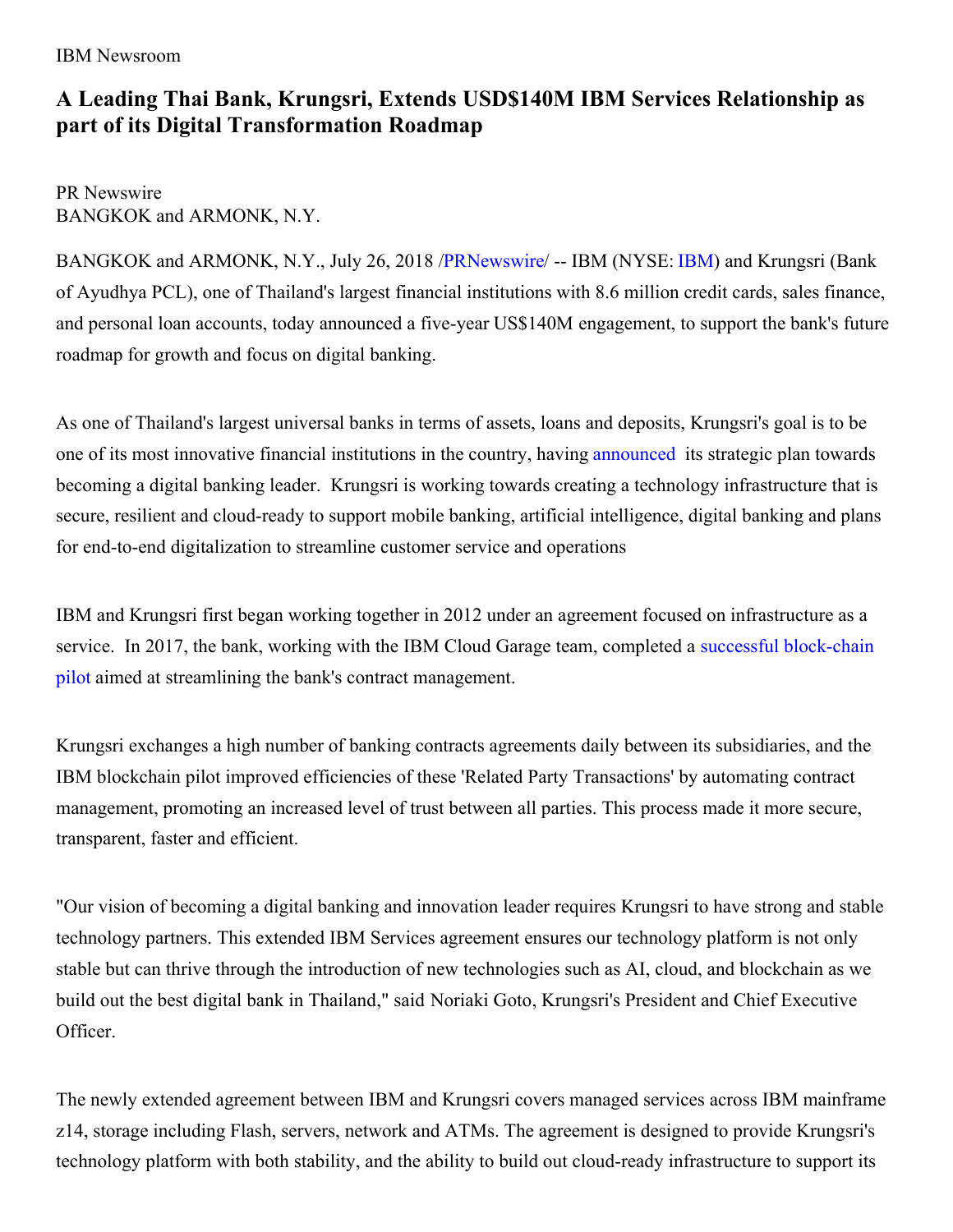digital transformation vision.

"I'm inspired by Krungsri's innovative approach in its digital transformation plans," said Parnsiree Amatayakul, Managing Director, IBM Thailand. "I am pleased Krungsri continues to rely on IBM Services to support its vision in providing innovative products and services and creating 'digital first' bank for Thailand.

### **Media Contacts:**

- Krungsri: Public and Investor Relations Department +662 296 4023
- IBM Thailand: Paranee Reymondon +662 273 4164 [paranee@th.ibm.com](mailto:paranee@th.ibm.com)
- IBM US: Scott Cook +1 312.669.4743 [scotty@us.ibm.com](mailto:scotty@us.ibm.com)

# **About Krungsri**

Krungsri (Bank of Ayudhya PCL and its group companies) is the fifth largest financial group in Thailand in terms of assets, loans, and deposits, being one of Thailand's Domestic Systemically Important Banks (D-SIBs) with 73 years of history in the country. Krungsri is a strategic member of the Mitsubishi UFJ Financial Group (MUFG), Japan's largest financial group and one of the world's largest financial organizations. Krungsri provides a comprehensive range of banking, consumer finance, investment, asset management, and other financial products and services to individual consumers, SMEs, and large corporations through 700 branches (663 Banking Branches and 37 Auto Business Branches) and over 35,000 service outlets nationwide. The Krungsri Group is the largest card issuer in Thailand with 8.6 million credit cards, sales finance, and personal loan accounts in its portfolio; a major automobile financing service provider (Krungsri Auto); one of the fastest growing asset management companies (Krungsri Asset Management); and a pioneer in microfinance (Ngern Tid Lor). Krungsri is strongly committed to the highest level of integrity in conducting its business. All Krungsri Group companies have been awarded accreditation from the Private Sector Collective Action Coalition Against Corruption (CAC) in collaboration with industry peers and stakeholders on a zero tolerance approach to corruption.

#### IBM Services

For more information about IBM Services, please visit <https://www.ibm.com/services>

# SOURCE IBM